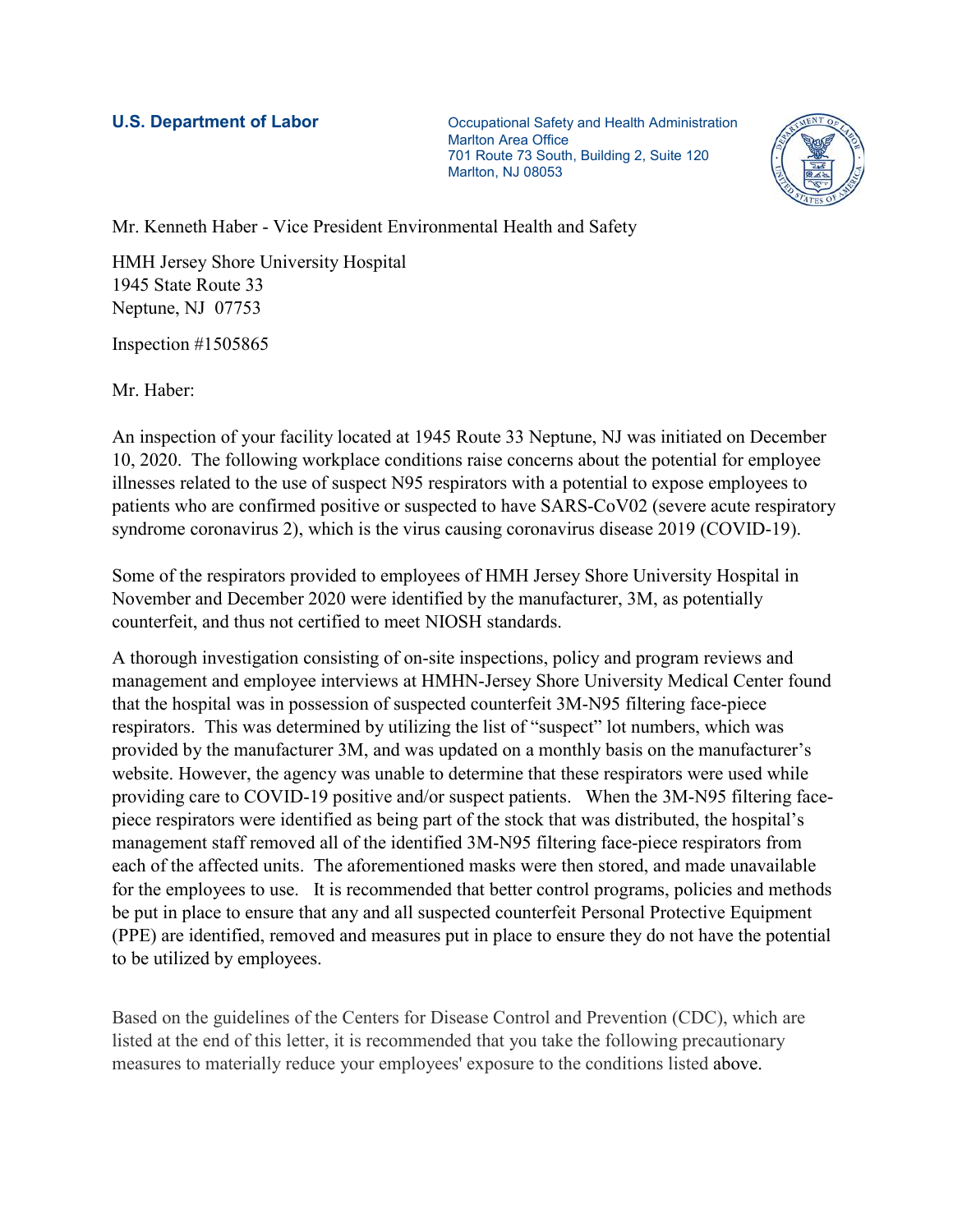**Administrative Controls**: Managing the transmission of infectious diseases, such as COVID-19, relies heavily on the implementation of administrative controls and good work practices. Preparedness should involve planning for the implementation of administrative controls, and good work practices to protect affected employees. The following are recommended administrative controls:

- a. Place signs or identifiable markings on the suspected equipment, and or on the storage containers to ensure that it is not placed into service.
- b. Enforce the process of notifying upper management when it is believed that PPE is suspected to be counterfeit.
- c. Consider limiting the number of employees that handle the distribution of PPE and that they are following an established process for distribution of the PPE.
- d. Implement a system to ensure that when there is a potential for counterfeit respirators in the workplace, action is taken to identify them when supplies are delivered to the facility
- e. Reach out to respirator and PPE manufacturers on a frequent basis to obtain updated lists of suspected counterfeit lot numbers.

**Personal Protective Equipment:** Personal Protective Equipment should be used when Engineering Controls are unable to control the hazard.

a. Ensure that multiple types and sizes of respirators are available for employee use if a suspect or counterfeit respirator is identified.

**Training and Information**: Provide training, education, and informational materials about the potential risk of counterfeit respirators in the workplace.

- a. Scheduling updated training on the recognition of counterfeit respirators and the process to follow when one is potentially identified.
- b. Implement policy for employee notification via occupational health to ensure dialogue between staff and management so that when a concern arises it is addressed and communicated.
- c. Whenever respirators are required, explain who employees should report to when a mask that could be suspect or counterfeit is identified.

For OSHA's latest information and guidance on the COVID-19 outbreak, please refer to OSHA's COVID-19 Safety and Health Topics page, located at www.osha.gov/coronavirus. Additionally, specific employer guidance is available (for healthcare workers, airline workers, business travelers, etc.).

1. Preventing Worker Exposure to Coronavirus (COVID-19), OSHA publication 3989),